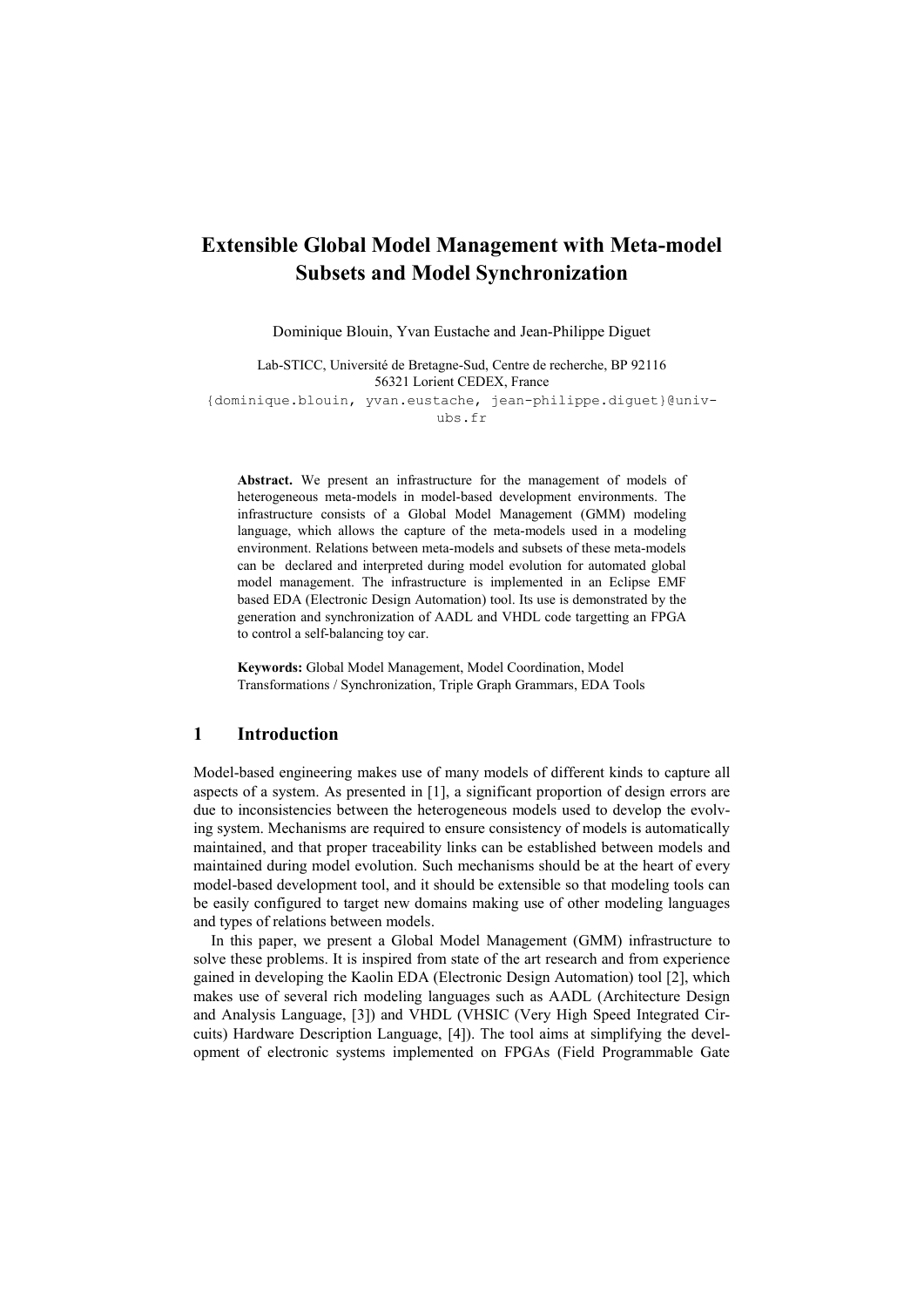Arrays) by generating automatically the platform-specific models and VHDL implementation code from abstract functional AADL models. Our GMM language includes the concept of meta-model subset as introduced in [\[5\]](#page-9-4), to declare sets of constraints restricting the use of complex and rich languages such as AADL and VHDL. Validation of subset constraints ensure given activities can be performed on models. In addition, automated model synchronization is provided through an extension of the core GMM language making use of an enhanced version of MoTE [\[6\]](#page-9-5), which is based on Triple Graph Grammars (TGG) [\[7\]](#page-9-6).

The rest of this paper is divided as follows: the next section introduces the GMM language and its interpretation semantics. Then, section [3](#page-5-0) demonstrates the use of the GMM infrastructure through an example consisting of a self-balancing radio controlled car whose implementation code is automatically generated using interpreted GMM relations. Related work is then presented in section [4,](#page-8-0) followed by the conclusion and perspectives in section [5.](#page-8-1)

# **2 The GMM Infrastructure**

#### **2.1 The GMM Modeling Language**

Many approaches to GMM include the concept of mega-model, for which several definitions can be found. A unified definition is provided in [\[8\]](#page-9-7), which has the advantage of being free of implementation details, and can be extended to make use of specific transformation tools and other artifacts. Our core GMM language [\(Fig.](#page-2-0) 1) is inspired from this work. It includes the central concepts of *model* and *relation*. A model is defined as an element that contains models and relations between models. It is hierarchical, meaning that it can contain other models as children. This allows for better structuring of models. For instance, and as explained in [\[8\]](#page-9-7), large languages such as UML would benefit from such structuring by having some of their model elements declared as models (e.g. class diagrams, sequence diagrams, etc.).

Models need to be related to each other, so a mega-model must be able to contain *relations* between its contained models. A relation also owns an *intention*, which describes the intended use of the relation. Inspired from [\[9\]](#page-9-8), we further distinguish between *factual* and *obligation* relations. A factual relation must be deleted as soon as its intention is not satisfied anymore. For example, if the intent of the relation is to provide traceability between two models, then if one model is deleted, the relation must be deleted because its intention is not satisfied anymore. On the opposite, an obligation relation defines that something should always hold but does not necessarily do so between the related models. Therefore, obligation relations should not be deleted when their intention does not hold, but provide means for (re-)establishing the validity of the relation. This is represented by the *establish validity* operation, which takes as input a *modeling environment* and an *execution context*. The modeling environment provides all models *concerned* by the relation, so that they can be processed to (re-)establish validity. The *execution context* describes the context in which the validity of the relation should be established. It captures the *type* of *operation* that was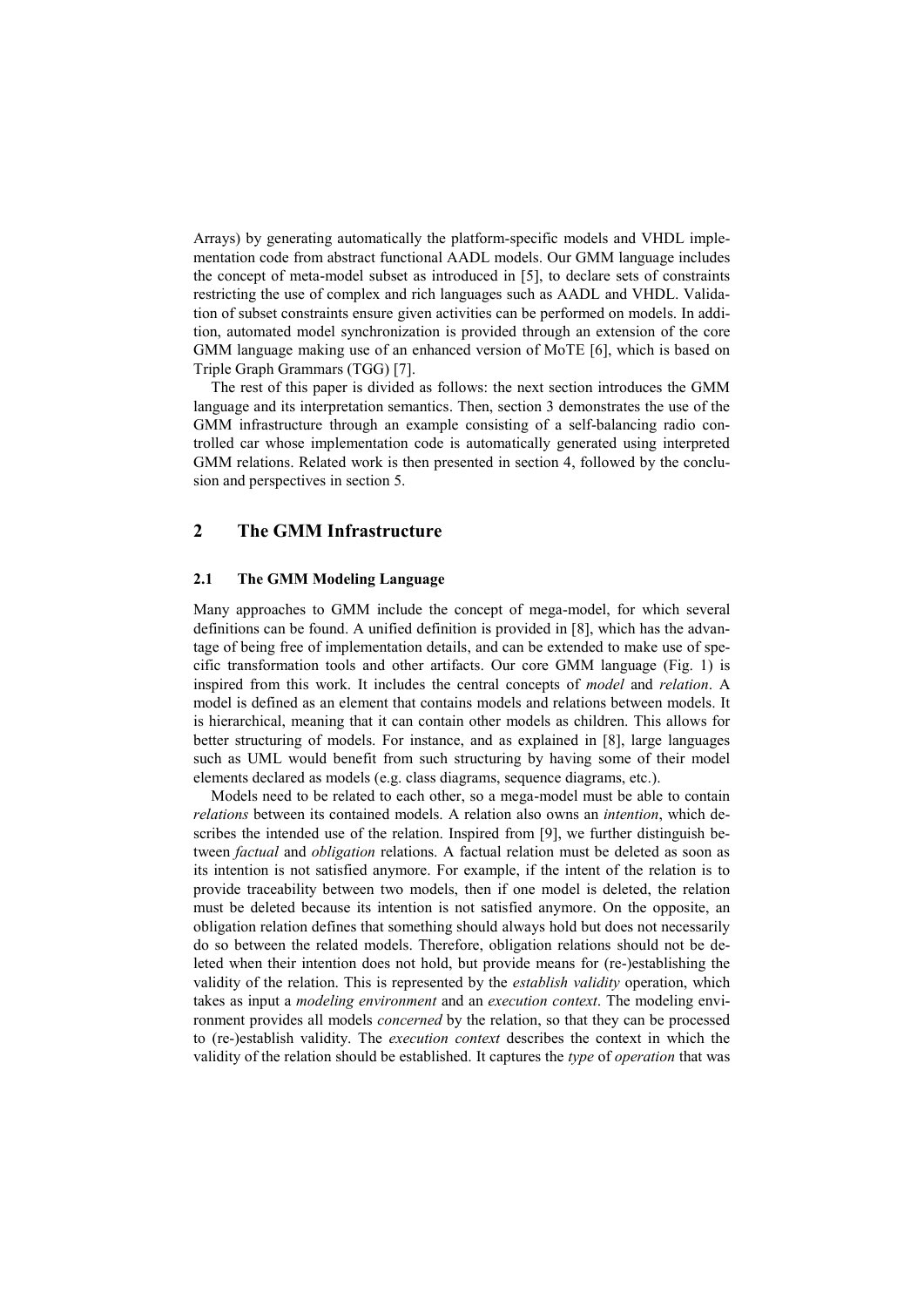performed on a *source model* of the modeling environment that was changed thus requiring validity to be re-established. Predefined types of operation follow the basic CRUD (Create, Read, Update and Delete) types used for database persistence. The establish validity operation returns a collection of models of the environment that have been updated as a consequence of (re-)establishing the validity of the relation.



**Fig. 1.** The core GMM language

<span id="page-2-0"></span>A model may be in an *error* state. For example, a model concerned by a relation may not be valid, and this information stored in the model can be processed by an obligation relation when re-establishing validity. In addition, the relation can itself update the error state on the models to indicate for example what prevents the validity of the relation to be established. This error information can then be displayed to users of the modeling tool, for instance through markers of the Eclipse environment.

The models that are concerned by a GMM relation must be determined in some way. For this purpose, the *relation policy* class is introduced. Subclasses can provide specific ways of relating models, for example, by determining that two models of different meta-models are related only when the file names of their resources have the same base file name, with meta-models being identified by file extensions.

A relation between models does not necessarily exist in isolation. Some relations may require other relations to hold. For example, a transformation chain can be seen as a set of chained obligation relations that must be executed one after the other to establish the validity of the chain of concerned models. For this reason, a GMM relation can declare *chained relations*.

A *meta-model* [\(Fig.](#page-3-0) 2) represents a specific type of model to which a model can be related through a *conformance* relation. It is also a place where useful information can be stored to be used by tools processing models of the meta-model. For instance, model comparison, which often needs to be customized per meta-model, can be specified by attaching model *comparison settings* to a meta-model.

Rich modeling languages such as UML or AADL often support a large number of *activities* (performance analysis, code generation, etc.). As pointed out in [\[5\]](#page-9-4) for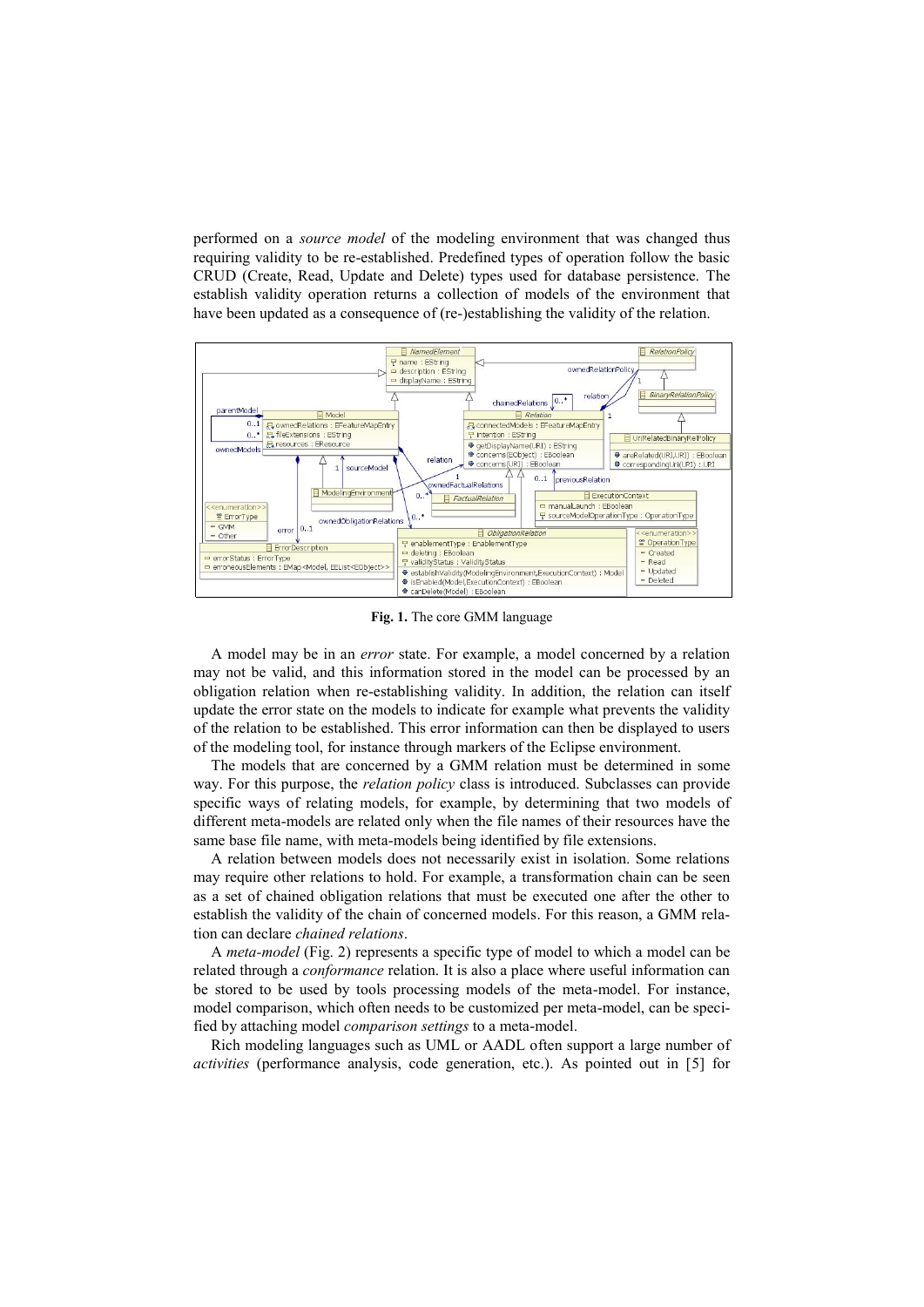AADL, guidance on how a language should be used for a given set of activities to be performed is essential to ensure tools interoperability. The authors of [\[5\]](#page-9-4) proposed a DSML to capture *subsets* of modeling languages, and a revised version of this DSML is integrated in our GMM language, which introduces the concept of *meta-model subset* [\(Fig.](#page-3-0) 2). It consists of a set of *constraints* expressed in terms of the *cardinality* of a set of *model elements* of a given model. Various ways can be provided to construct sets of model elements, but this is still an ongoing work. The objective is to express subsets in a way that their constraints can be interpreted by tools without evaluation on a specific model, for customization according to a given subset. For example, the AADL graphical editor used in Kaolin can interpret a subset to automatically hide any element of the palette whose classifier is forbidden by the subset.



**Fig. 2.** The GMM concepts for meta-models and meta-model subsets

<span id="page-3-0"></span>Following [\[5\]](#page-9-4), meta-model subsets can be related to each other according to four types of relationships (*inclusion*, *incompatibility*, *equivalence* and *intersection*). A subset can be composed of other subsets through inclusion relations. It can also be associated with a given set of activities, thus allowing the analysis of tools interoperability according to their associated activities and subsets compatibility and equivalence.

A meta-model subset can be associated with a *subsetted meta-model* declared for a given meta-model. Models conformed to a subsetted meta-model are first validated against the meta-model, and then against the constraints provided by the associated meta-model subset.

### **2.2 Extension for Model Synchronization.**

Model transformations are first class entities in model-based development. In GMM, they are represented as specific *relations* between models. Other types of operations between models could also be represented such as merge and refactoring, but it remains to be explored. Most model transformations are unidirectional and work in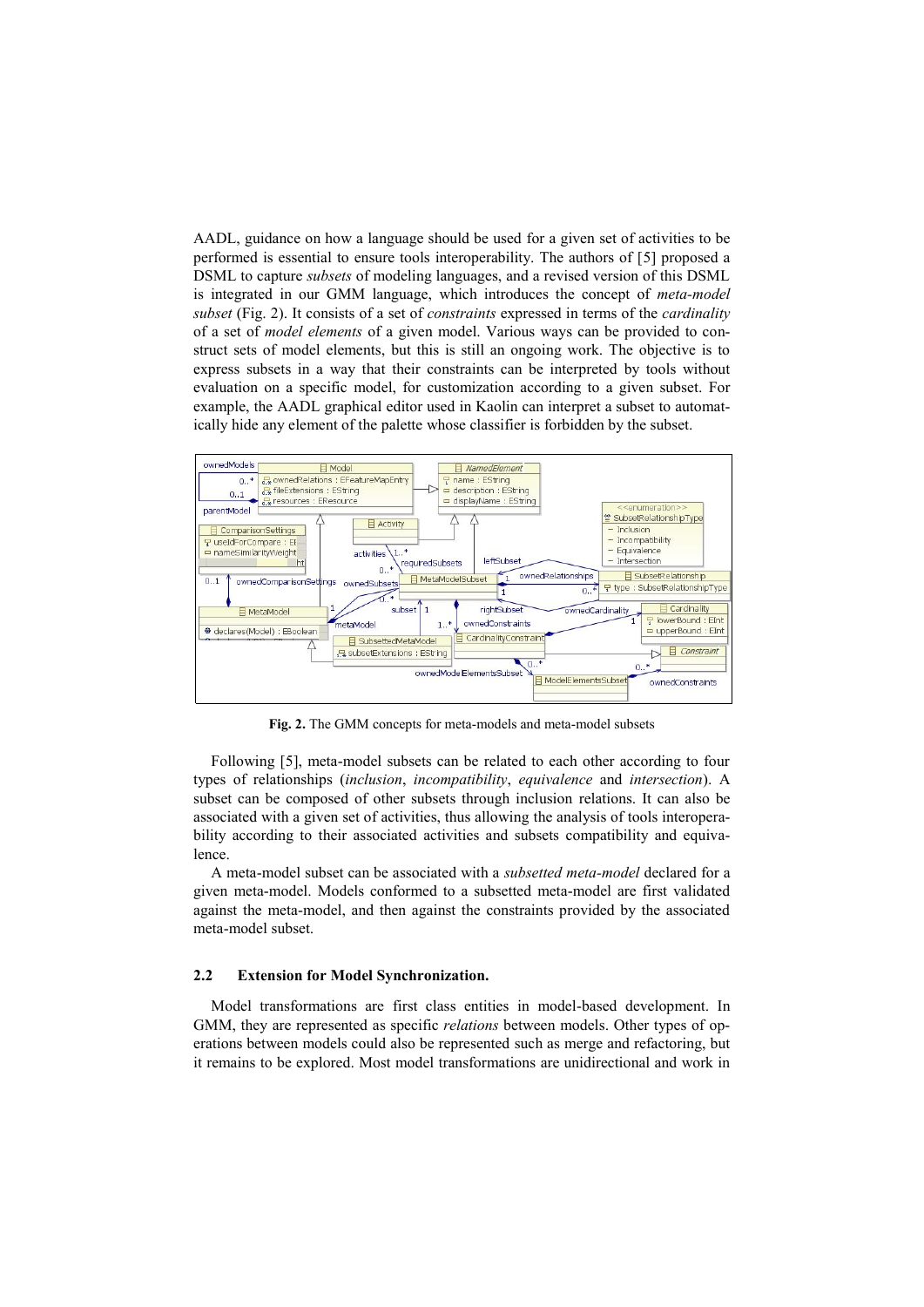a batch mode, i.e. from a set of input models they can only *create* an output model instead of updating an existing model. This is not sufficient since once generated, a model may need to be modified as it provides a different view of the system that may need to be updated by users. Hence, modifications must be reflected back in the source model to maintain consistency. Often this must be performed without reinstantiating the source model, since it may contain information that is not represented in the target model. Incremental transformations, which update only parts of a model, are therefore required. This is called model synchronization.

Only a few model transformation tools can currently satisfy these requirements. Among these tools, MoTE [\[6\]](#page-9-5) can transform models in either directions using batch or synchronization mode. In addition, an enhanced version of MoTE has recently been developed [\[10\]](#page-9-9), providing several improvements required for synchronize models of rich languages such as AADL. Being fully EMF-based, MoTE can be easily integrated into our GMM infrastructure in the form of a language extension [\(Fig.](#page-4-0) 3).



**Fig. 3.** The GMM extension for model synchronization with MoTE

<span id="page-4-0"></span>The extension consists of a *MoTE synchronization relation*, which factually relates two models through their meta-models (*binary meta-model related relation*). At the same time, it is also an *obligation relation establishing* that the two related models must be maintained *valid* by ensuring their consistency. This is achieved by a MoTE *TGG engine* used by the MoTE synchronization relation.

#### **2.3 GMM Model Interpretation**

Our GMM language and its interpreter are deployed in the Eclipse Integrated Development Environment (IDE) as depicted in [Fig.](#page-5-1) 4. A mega-model declaring the metamodels, their subsets and their relations is stored in the workbench configuration directory. A GMM controller listens for model change or read events (e.g. editor opening) sent by the Eclipse platform. For a given model source of a received event, the controller instantiates a modeling environment containing the models in the workspace and an execution context whose operation type reflects the type of the event. It then calls the GMM engine that interprets all relations declared in the mega-model that concern the models of the modeling environment. Obligation relation is currently the only type of relations interpreted in our GMM language. The GMM engine calls the *establish validity* operation passing the created modeling environment and execu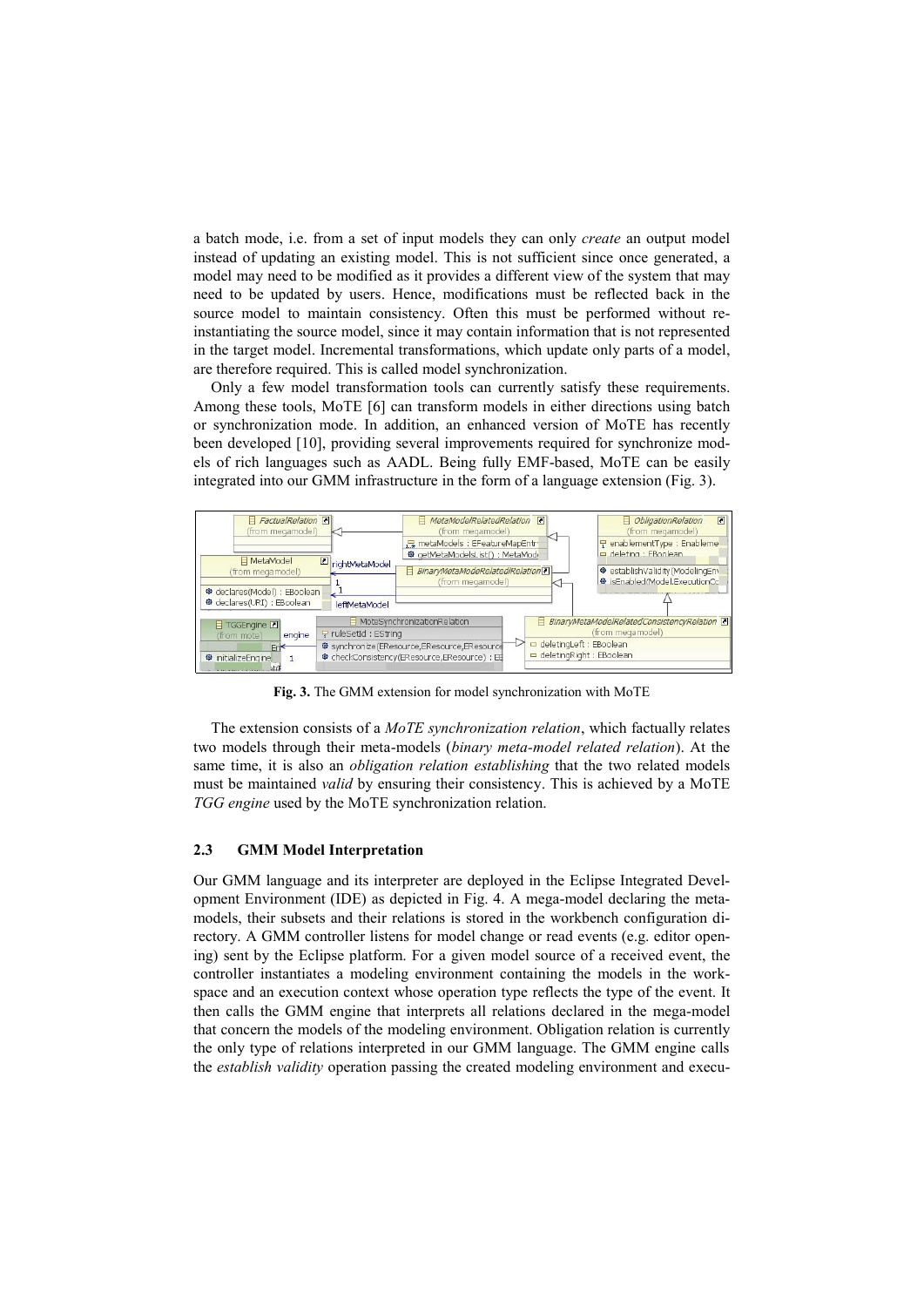tion context objects. For a MoTE synchronization relation, the operation consists of calling the appropriate operation on the associated MoTE TGG engine according to the specified execution context and for each target model of the modeling environment. For an execution context with a read operation, this means that the model loaded in memory may be updated in a next operation. If the model corresponding to the source model does not exist, the relation calls the engine to perform a batch transformation to create the model. Otherwise, a check consistency operation on the TGG engine is performed. Both of these operations cause a TGG correspondence model to be created between the models and stored in the TGG engine's memory. Later on, when the model is updated, a resource change event is sent to the GMM controller, which is translated into an execution context of type *Update* sent to the GMM engine. The MoTE relation then calls the TGG engine to synchronize the target models of the modeling environment. When a model is deleted, the corresponding model may be deleted or not, as specified by the relation's deletion properties.



**Fig. 4.** The GMM infrastructure integrated in the Eclipse platform

<span id="page-5-1"></span>The MoTE synchronization relation also takes care of creating appropriate errors carried by the models in case inconsistencies are detected during the creation of the TGG correspondence model. Model objects that are not mapped by the correspondence model are inspected according to a model elements coverage policy associated with the relation, which determines if unmapped elements should have been mapped or not. In the former case, this indicates that the models are inconsistent, and appropriate errors are set for the model elements. The MoTE relation will not process models until the inconsistencies are resolved through manual update of the models. The relation makes use of a cache of the model objects, which are linked by the correspondence models stored in the TGG engine memory. Changes made by any tool to a model are first merged into the cache, which preserves the object instances, thus ensuring the links of the correspondence model used to synchronize the models remain valid. The merge layer is implemented with EMF Compare [\[11\]](#page-9-10), using comparison settings defined per meta-model declared in the mega-model.

### <span id="page-5-0"></span>**3 Example**

This section presents an example illustrating the use of the GMM infrastructure, where many details are omitted due to lack of space. It consists of an electronic sys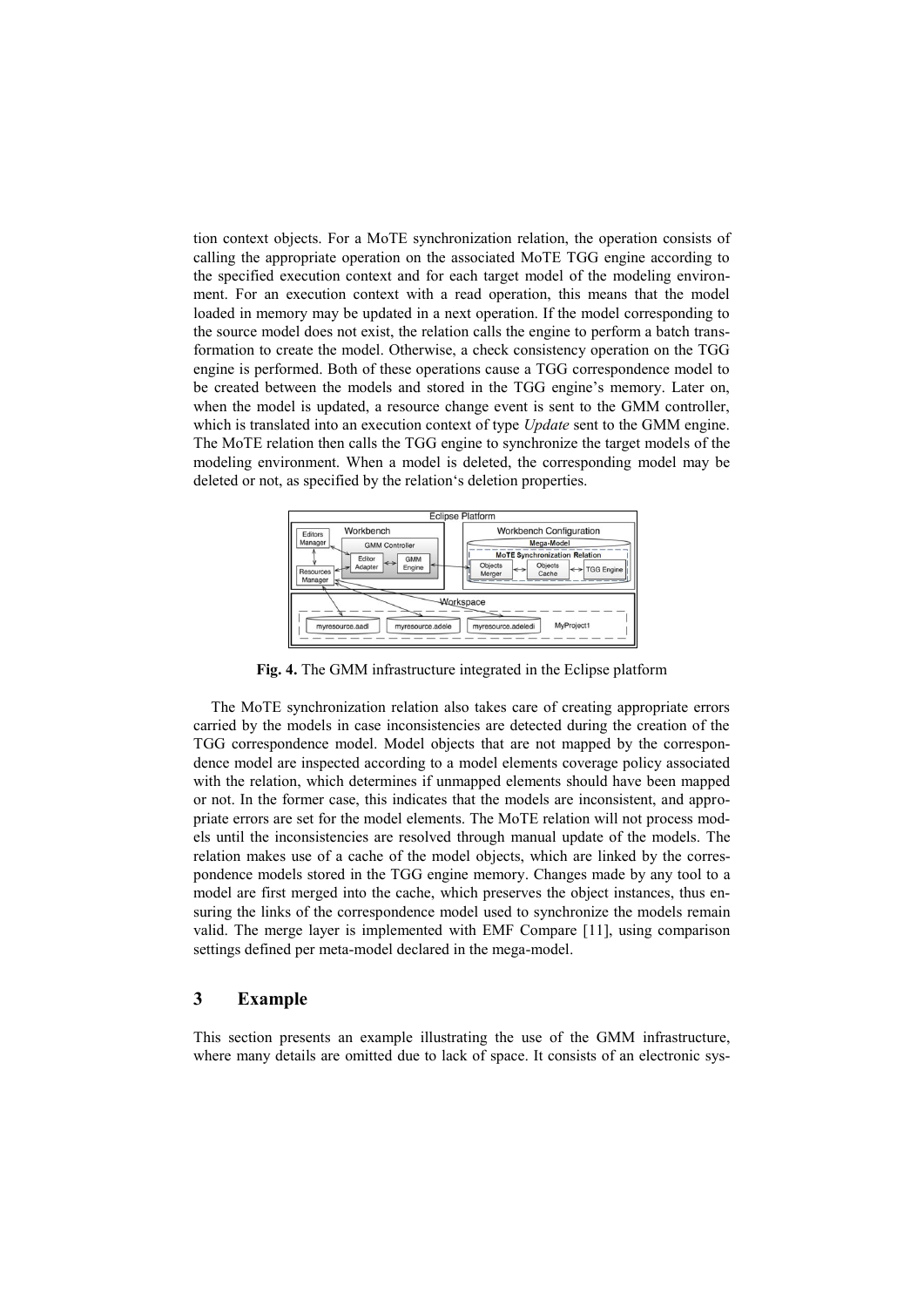tem implemented on an FPGA to control a self-balancing toy car (hereafter RC Car) from a smart phone (lower left part of [Fig.](#page-6-0) 5). AADL is used to specify PIM and PSM models for the system. From the AADL PSM, a VHDL model is generated, which can be taken as input by FPGA vendor tools for synthesizing the circuit in the FGPA.

AADL is a component-based language for modeling both the software and hardware parts of embedded systems. It supports the specification of systems as an assembly of software and hardware components divided into categories. Software categories are thread, thread group, data, process and subprogram. Hardware categories are processor, virtual processor, memory, device, bus and virtual bus. Hardware and software component classifiers can be declared in libraries or hierarchically organized in systems for reuse. AADL components interact through features (interaction points) and connections, which together model data or control flows between components.

The first step to design a system in Kaolin is to create an AADL functional model independent of any execution platform (diagram of [Fig.](#page-6-0) 5). It is then transformed into an AADL PSM, which describes the FPGA chosen by the user and the synthesized functions taking into account execution platform-specific details. The GMM language is used to specify the AADL and VHDL meta-models, including three subsetted metamodels for the AADL PIM and PSM, and for a subset of VHDL that can be handled by FPGA synthesis tools (synthesizable VHDL).



<span id="page-6-0"></span>**Fig. 5.** The self balancing toy car and an AADL functional diagram for its control system

The objective of the AADL functional subset is to ensure AADL is used correctly for PIMs to be transformed into AADL PSMs, The functional subset includes a first subset that restricts the AADL language to its software part, which consists of forbidding the use of hardware constructs (processor, virtual processor, memory, bus, device and bus access). Additional constraints are then added to the functional subset to ensure only AADL *threads* and *data* subcomponents are used and contained in a single AADL *process* [\(Fig.](#page-6-0) 5).

From a functional AADL model, an AADL PSM is generated, conformed to an execution platform subsetted meta-model ensuring execution platform models are properly defined to be transformed into synthesizable VHDL code. Similar to the PIM subset, the PSM subset includes a subset restricting the constructs to hardware AADL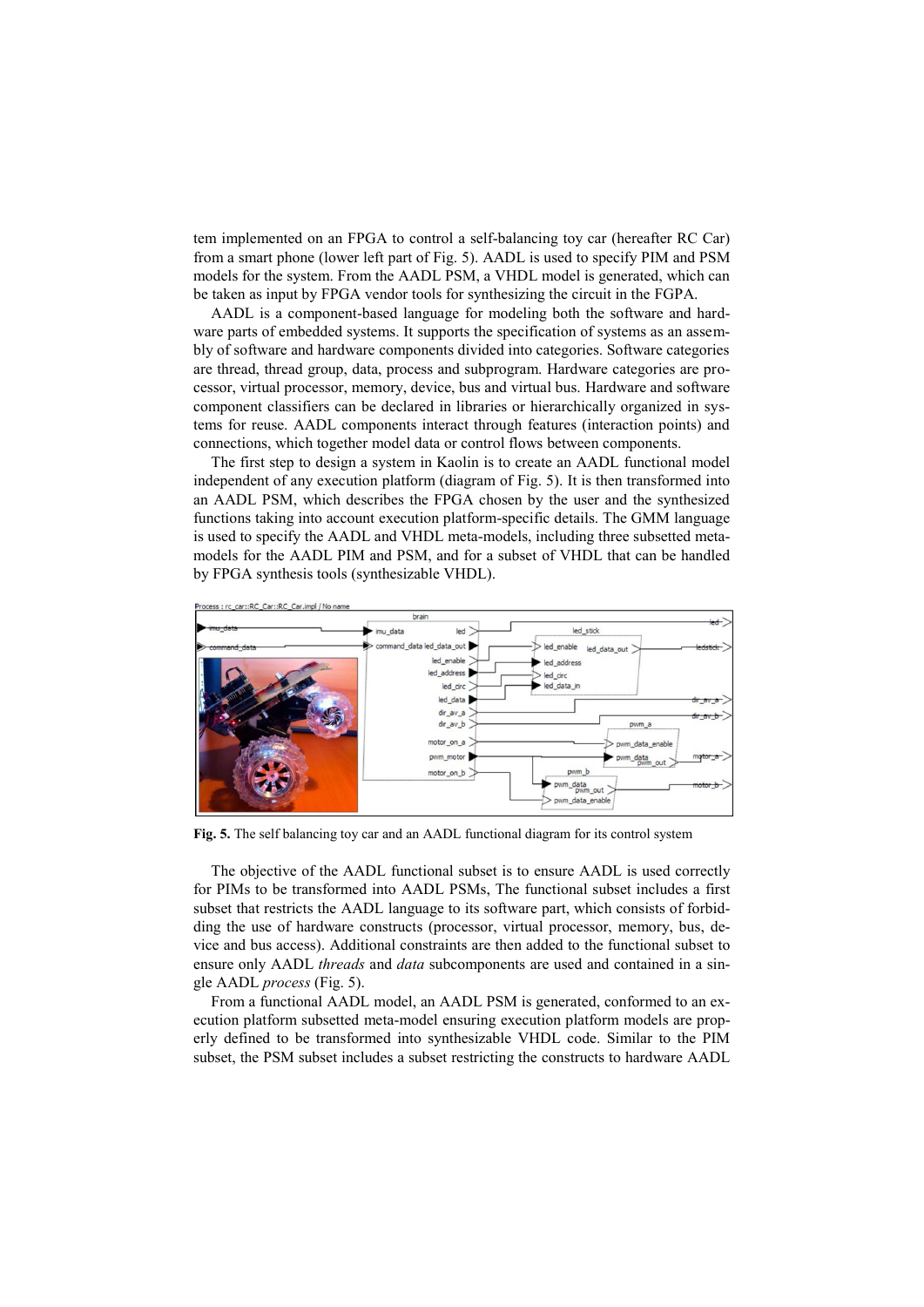elements. Then, another subset describing how FPGAs must be modeled with AADL is provided, following an AADL extension developed to model FPGAs [\[12\]](#page-9-11). It includes the AADL hardware subset. Finally, the last required subset is *Synthesizable VHDL*, which cannot be described here due to the lack of space. Other VHDL subsets ensuring simulatability, testability and reusability, and as implemented by tools such as the Leda RTL checker [\[13\]](#page-9-12) could also be modeled with our GMM language.

Once the required subsetted meta-models have been created, relations between models conformed to these subsetted meta-models can be declared to transform / synchronize the models. These relations are implemented as MoTE synchronization relations, allowing to maintain the consistency of models as they are updated, but also to check their consistency. The most complex relation is the *functional to FPGA execution* platform relation, which generates from an AADL PIM [\(Fig.](#page-6-0) 5) an AADL PSM [\(Fig.](#page-7-0) 6) describing the content of the synthesizable component of the specific FPGA platform selected by the user.



<span id="page-7-0"></span>**Fig. 6.** An AADL execution platform model generated from the RC Car functional model

Each thread of the functional model is transformed into a processor subcomponent, which exhibits execution platform details such as clock and reset signals. The generated AADL FPGA component extends a template for the selected FPGA target. Grey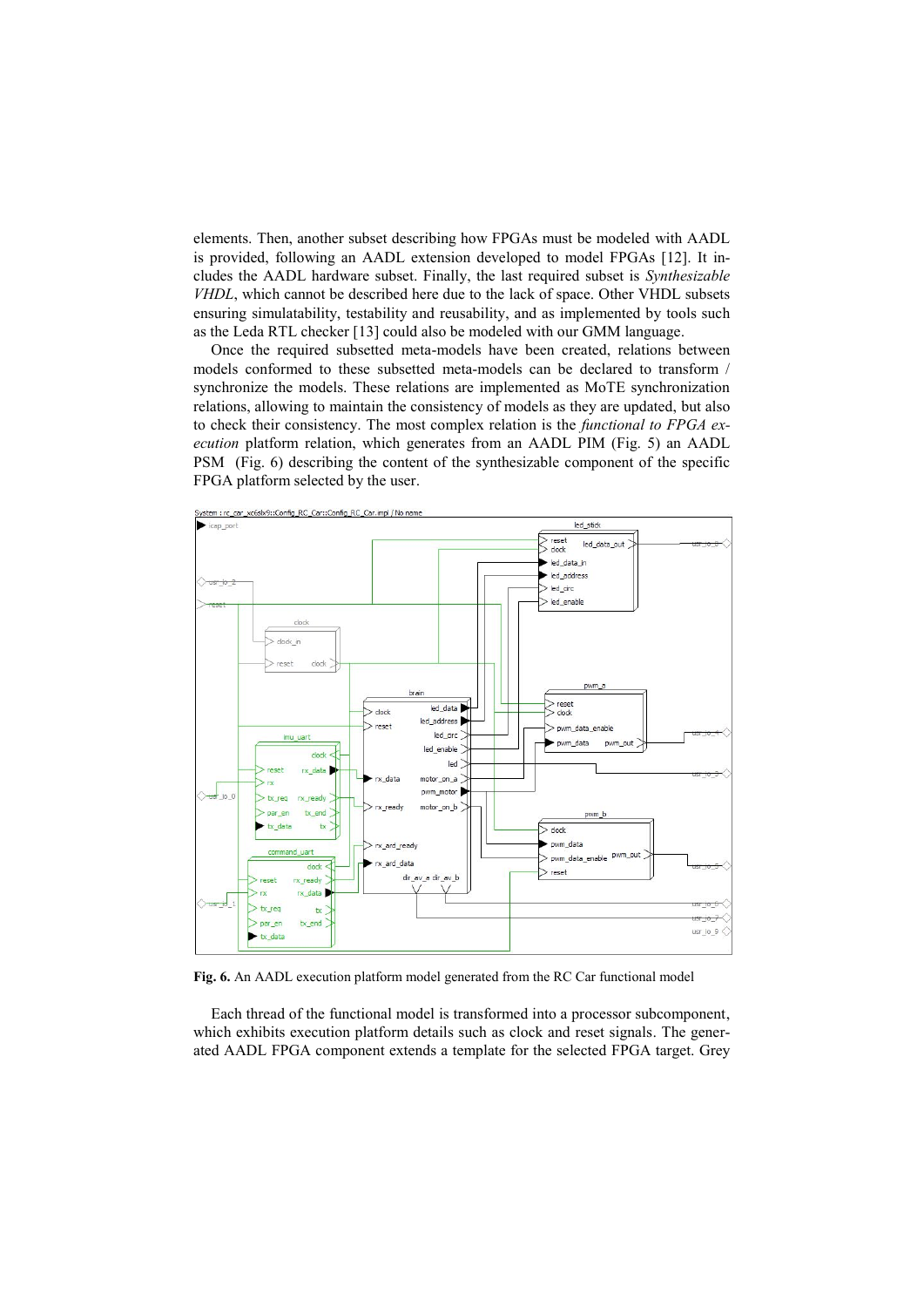elements on the diagram are inherited from the template, which in this case includes a clock. Green elements on the diagram have been added after the transformation to take into account requirements for the specific FPGA. In this case, 2 UART (Universal Asynchronous Receiver/Transmitter) controllers (in green) have been added to fix communication incompatibility between the brain controller and FPGA ports predefined in the template. Adding these controllers is currently performed by a Java procedure called at the end of the transformation, but the intent is to implement this as a GMM relation. In this way, new refinement relations can be integrated in the megamodel to target other execution platform specific needs.

# <span id="page-8-0"></span>**4 Related Work**

Several approaches have been proposed for GMM, most of them making use of megamodels. A summary is presented in [\[8\]](#page-9-7), with our GMM language derived from the proposed unified definition. In [\[9\]](#page-9-8), dynamical traceability management is proposed through the categorization of relations into factual and obligation types, which was also introduced in our language. In [\[14\]](#page-9-13), another infrastructure for GMM is proposed and implemented in Eclipse, which combines mega-models with model weaving. However, it only supports basic functionality such as model navigation through traceability links. Automated production of the links and model synchronization are not supported. Our work enhances these approaches with meta-model subsets and model synchronization based on automated traceability link production. Our approach is also extensible so that new relations and tools can be integrated as needed.

A difficulty in GMM is to identify the relationships that are needed between models. The GEMOC initiative [\[15\]](#page-9-14) proposes an initial categorization of relations in three different forms: interoperability, collaboration, and composition. Interoperability supports the exchange of information across models with minimum coupling between the models. It seems similar to model weaving proposed in [\[14\]](#page-9-13). Collaboration relationships support *coupled development* of models, where the development of a model directly influences the form of other models. This is similar to our synchronization relation, which influences the form of the associated models by maintaining their consistency during model evolution. Finally, composition relationships combine information from several models to create new forms of models. This is similar to EMF views [\[16\]](#page-9-15), where several meta-models can be combined to provide new views on models, similar to database views.

# <span id="page-8-1"></span>**5 Conclusion and Perspectives**

Our experiment in using GMM for our EDA tool shows that several benefits can be obtained through explicit representation of the used meta-models and subsets, along with relations between models. Interpretation of relations ensures models are properly managed during their evolution to prevent errors introduced early in the development process. We think every model-based IDE should include a GMM infrastructure. One advantage of our GMM is that it was developed using rich and realistic modeling